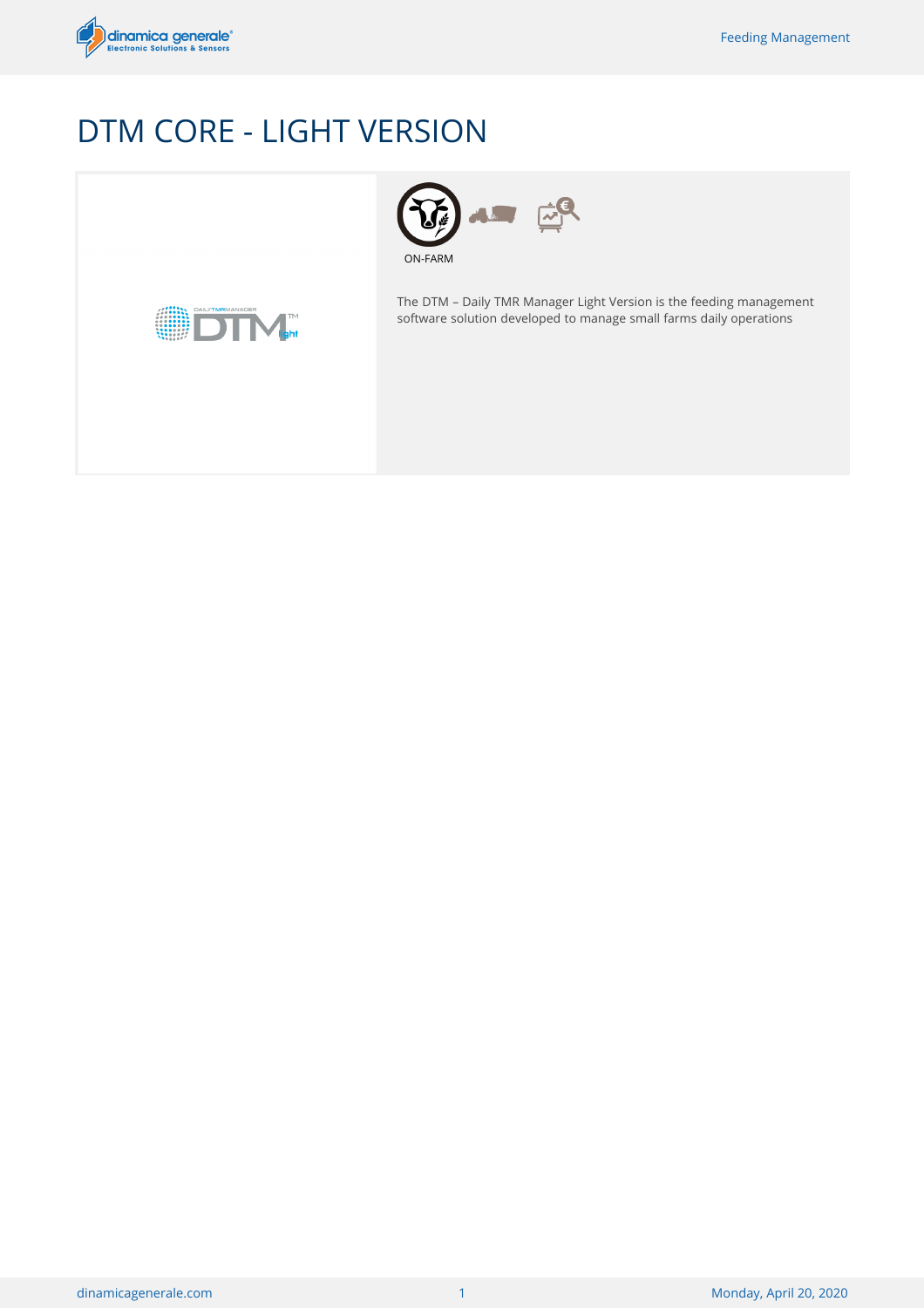

# FEATURES

| <b>DTM CORE Light</b>                                                                                          |                                    |  |  |
|----------------------------------------------------------------------------------------------------------------|------------------------------------|--|--|
| Intuitive work interface                                                                                       | X                                  |  |  |
| Edit Ingredients, Diet/Recipe & Distribution Programs                                                          | X                                  |  |  |
| Track changes of «number of animals» and «total weight» made at indicator                                      | X                                  |  |  |
| Lists, detailed reports & graphs                                                                               | Lists, limited reports &<br>graphs |  |  |
| Local and Cloud version available                                                                              | X                                  |  |  |
| Multi-language interface                                                                                       | X                                  |  |  |
| Online help                                                                                                    | X                                  |  |  |
| USB/Memory card data exchange                                                                                  | X                                  |  |  |
| Compatible with mobile devices                                                                                 | X                                  |  |  |
| Feed cost traceability                                                                                         | X                                  |  |  |
| Edit recipes by cow number, total weight, percentage                                                           | Limited*                           |  |  |
| Control accuracy during TMR preparation & distribution                                                         | Limited $*1$                       |  |  |
| App with Key Performance Indicators (Cloud version only)                                                       | X                                  |  |  |
| Customization of software interface                                                                            | X                                  |  |  |
| Multi-user management (Admin + Users)                                                                          |                                    |  |  |
| Dry Matter Management                                                                                          |                                    |  |  |
| Stock & reorder point control                                                                                  |                                    |  |  |
| WiFi/3G data exchange                                                                                          |                                    |  |  |
| Interface with third-party herd management software                                                            |                                    |  |  |
| Milk production module for input milking data/interface with third-party softwares                             |                                    |  |  |
| Dry matter intake & refusal management                                                                         |                                    |  |  |
| Operator management                                                                                            |                                    |  |  |
| Control of operator performance                                                                                |                                    |  |  |
| Integration with all NIR analyzers by Dinamica Generale (X-NIR, AgriNIR, FEEDScan)                             |                                    |  |  |
| Integration with the TAURUS livestock weighing systems                                                         |                                    |  |  |
| Track all changes made at indicator                                                                            |                                    |  |  |
| Schedule process for automatic feed systems                                                                    |                                    |  |  |
| Edit Diet/Recipe by cow, pens & batch                                                                          |                                    |  |  |
| Controlling the real feed quantity distributed to each pen in combination with Distribution<br>Tracking system |                                    |  |  |
| Interface with third party ERP software                                                                        |                                    |  |  |
| Monitor feed effiency and IOFC (Income Over Feed Costs)                                                        |                                    |  |  |
| Premix function                                                                                                |                                    |  |  |

\* No %

\* <sup>1</sup> For TMR preparation phase only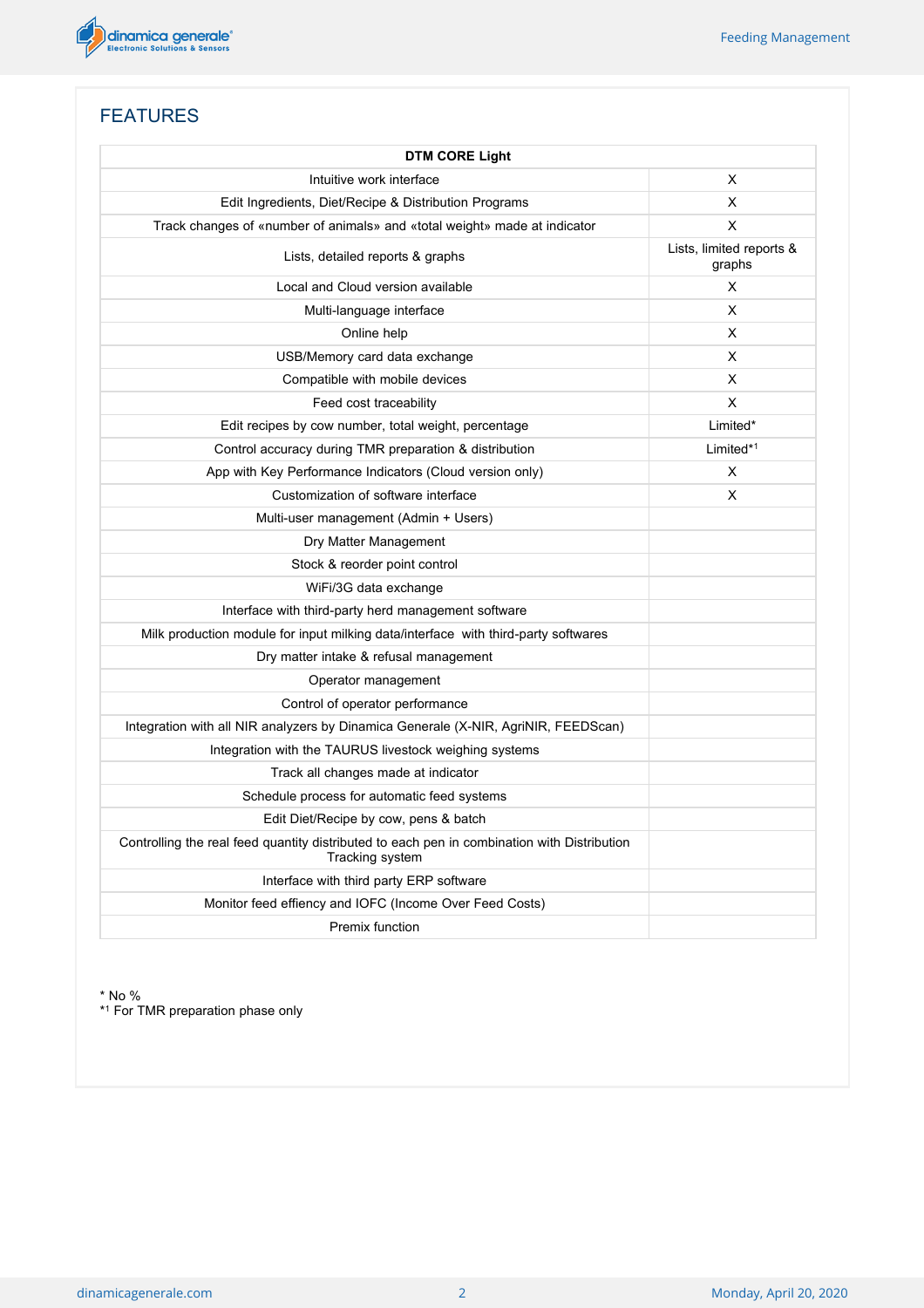

## **CONFIGURATION**

#### **CONFIGURATION**

| <b>DTM CORE Version</b> | Data Management   | Data Exchange     | <b>Weight Indicator</b> |
|-------------------------|-------------------|-------------------|-------------------------|
| _IGHT                   | Local (DTM Suite) | USB - Memory card | DG500                   |
|                         | Cloud             |                   |                         |

#### **ON-LINE LICENSE ACTIVATION:**

Start using your DTM software it's easy: register your software online and get the DTM license activation by the following steps:

- Create you profile registering personal data on: [www.register.dinamicagenerale.com](http://www.register.dinamicagenerale.com)
- Register the product license typing the serial number of your DTM;
- Wait for license activation file.

#### **LICENSE BENEFITS**

The license subscription (1 year validity) entitles DTM license subscribers to benefit from the following services:

- DTM software update via the Internet
- Direct support by phone or remote access to the PC
- App with KPI (Key Performance Indicators) directly on your smartphone (available for DTM Cloud only)

#### *NOTE:*

The DTM License subscription includes all benefits for a period of 12 months from the License activation date. At the end of each 12 months coverage, the License subscription is renewable for another 12 months or more. If License is not renewed, for Cloud versions, the usage of software will be suspended and Licensee will no longer receive the benefits described *above.*

### **BROCHURE**

[Download](/public/brochures/en/ONFARM-A1-19.pdf) [On-Farm](/public/brochures/en/ONFARM-A1-19.pdf) [brochure](/public/brochures/en/ONFARM-A1-19.pdf) [in](/public/brochures/en/ONFARM-A1-19.pdf) [PDF](/public/brochures/en/ONFARM-A1-19.pdf) [format](/public/brochures/en/ONFARM-A1-19.pdf)

## **BENEFITS**

#### CLOUD BASED SOFTWARE

- Data available where you need it, when you need it.
- · No hardware, no administration, low implementation costs.

#### PREMISE BASED, LOCAL INSTALLATION

· A locally installed solution can be provided to ensure maximum reliability in locations where the internet can be unreliable (DTM Suite version).

#### TRAINING & SUPPORT

- · Managed training services from experienced team delivers rapid deployment.
- Dedicated support services for all the DTM customers.